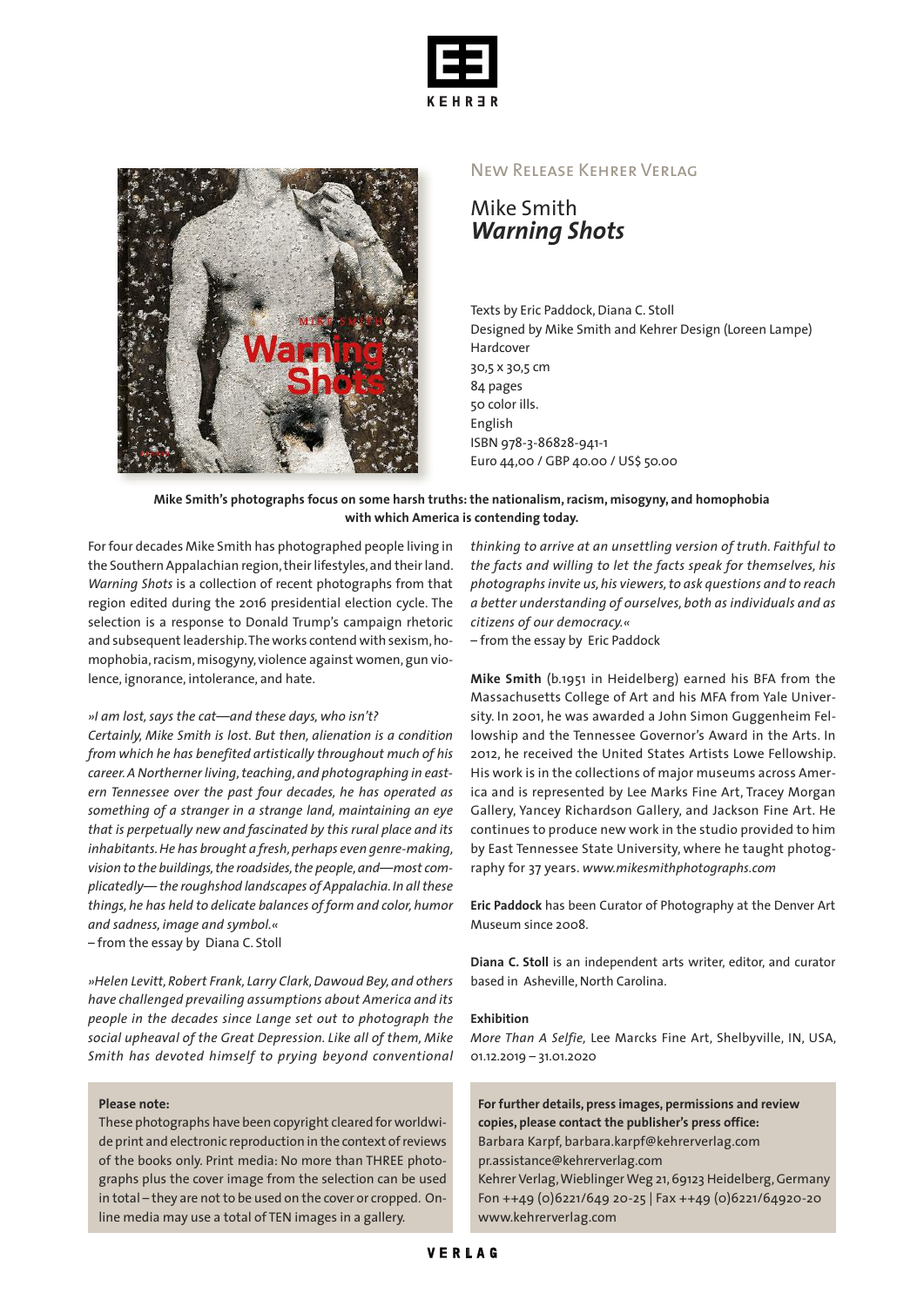

# **Press images**



01 Erwin, TN 2018 © Mike Smith



03 Watauga, TN 2014 © Mike Smith



02 Carter County, TN 2013 © Mike Smith



04 East Tennessee 2014 © Mike Smith



05 Johnson City, TN 2014 © Mike Smith



06 East Tennessee 2013 © Mike Smith

# VERLAG